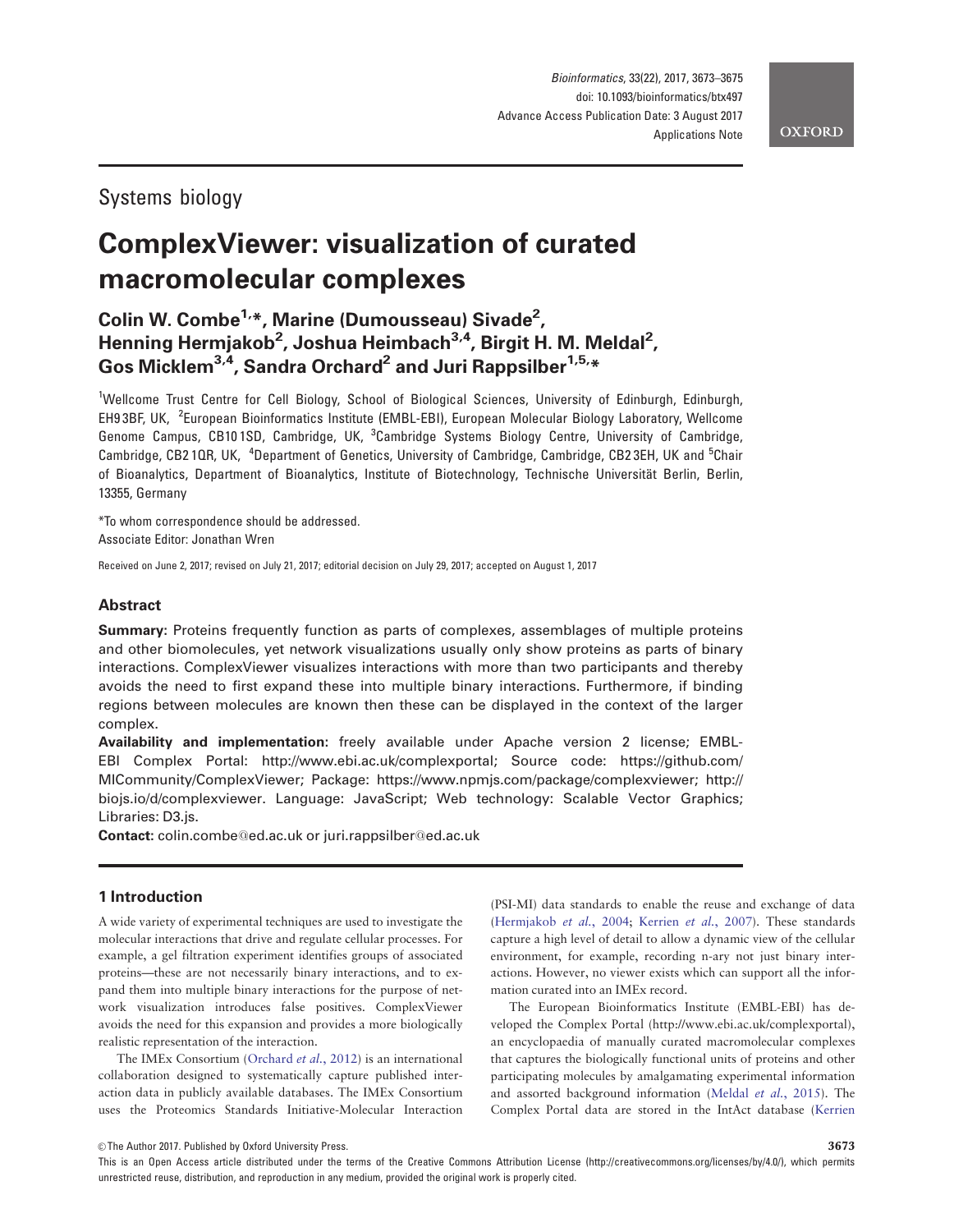

Fig. 1. (i) EBI-9691559: Mitochondrial pyruvate dehydrogenase complex. The complex (in blue) is a single n-ary interaction in which interactions between certain participants are known and some binding sites are known. Stoichiometry information is given in square brackets. (ii) EBI-9008420: Haemoglobin HbA complex. This complex is shown both with the stoichiometry information collapsed (left) and expanded (right)

et al.[, 2012](#page-2-0); [http://www.ebi.ac.uk/intact\)](http://www.ebi.ac.uk/intact) and conform to PSI-MI standards.

The Complex Portal website requires a visualization that can accurately represent the following aspects of PSI-MI data: interactions with more than two participants (n-ary interactions); sequence features relevant to the interaction, such as binding domains; a range of biomolecules as interactor types (proteins, small molecules, nucleic acids); discontinuous sequence features; and, stoichiometry information. ComplexViewer meets these needs and provides 2D diagrams of the topology of the rapidly increasing number of complexes described by this resource.

#### 2 Implementation

PSI-MI data standards come in two distinct formats—XML based and tab-delimited. The tab-delimited format is not a suitable basis for the ComplexViewer because (i) it removes the information on how specific binding regions interact, and (ii) cannot record interactions with more than two participants. The XML format fully captures the detail of n-ary interactions but is not designed for parsing within browsers. To provide this detail in a concise, easy-toparse format we designed the JavaScript Object Notation format MI-JSON. At the 2017 HUPO PSI, the Molecular Interaction workgroup decided MI-JSON will be its recommended protocol for serving interaction data to web pages and visualization tools. MI-JSON can be generated from any PSI-MI compliant data source using the Java Molecular Interactions library (JAMI, [https://github.com/](https://github.com/MICommunity/psi-jami) [MICommunity/psi-jami,](https://github.com/MICommunity/psi-jami) manuscript in preparation).

ComplexViewer is derived from xiNET [\(Combe et al., 2015](#page-2-0)), which already contained functionality for displaying pairs of linked residues but could not display binding regions nor support n-ary interactions.

#### 3 Results and discussion

ComplexViewer can display macromolecular complexes of varying size while preserving their internal topology, binding features and stoichiometry. Figure 1 shows two examples from the EMBL-EBI Complex Portal.

The Mitochondrial pyruvate dehydrogenase complex is one of the largest structures in the Complex Portal. Displaying its 136 individual protein molecules would overwhelm the view and therefore for complexes in which any participant has a stoichiometry of more than 30, the stoichiometry is collapsed and displayed in square brackets. This example also highlights the varying levels of information available for the internal topology, with detailed binding features available for LAT1 (odp2) and PDX1 (odpx). The Haemoglobin HbA complex is much smaller which allows ComplexViewer to display it with its stoichiometry expanded and a clearly defined internal topology.

In addition to the Complex Portal, ComplexViewer has been incorporated into HumanMine (Smith et al.[, 2012;](#page-2-0) [http://www.](http://www.humanmine.org) [humanmine.org\)](http://www.humanmine.org) and YeastMine (Balakrishnan et al., 2012; [http://](http://yeastmine.yeastgenome.org) [yeastmine.yeastgenome.org](http://yeastmine.yeastgenome.org)), which are data warehouses of model organism information, and also into the IntAct Editor ([Orchard](#page-2-0) et al.[, 2014;](#page-2-0)<https://github.com/EBI-Intact/intact-editor>). The IntAct Editor is a tool designed to assist with the curation process; providing a more detailed visualization has enabled more accurate and complete curation.

#### 4 Conclusion

ComplexViewer is proving a useful tool for visualizing molecular interaction data. We intend to extend its functionality to show the hierarchical nesting of complexes and the full range of PSI-MI data for curated experimental evidence, such as is stored in IntAct ([Kerrien](#page-2-0) et al., 2012). The main challenge in extending the applicability of ComplexViewer will be allowing the navigation of larger networks, comprised of many such n-ary interactions. We think achieving this goal would be a beneficial step away from the n-ary to binary expansion procedures which, in essence, add false data prior to visualization.

#### Funding

This work was supported by the Wellcome Trust [103139 to J.R., 063412 to H.H., J.R.]; and the BBSRC [BB/L024179/1 to S.O., G.M. and H.H.]. Wellcome Trust Centre for Cell Biology is supported by core funding from the Wellcome Trust [203149].

Conflict of Interest: none declared.

#### **References**

Balakrishnan,R. et al. (2012) YeastMine—an integrated data warehouse for Saccharomyces cerevisiae data as a multipurpose tool-kit. Database (Oxford), 2012, bar062.